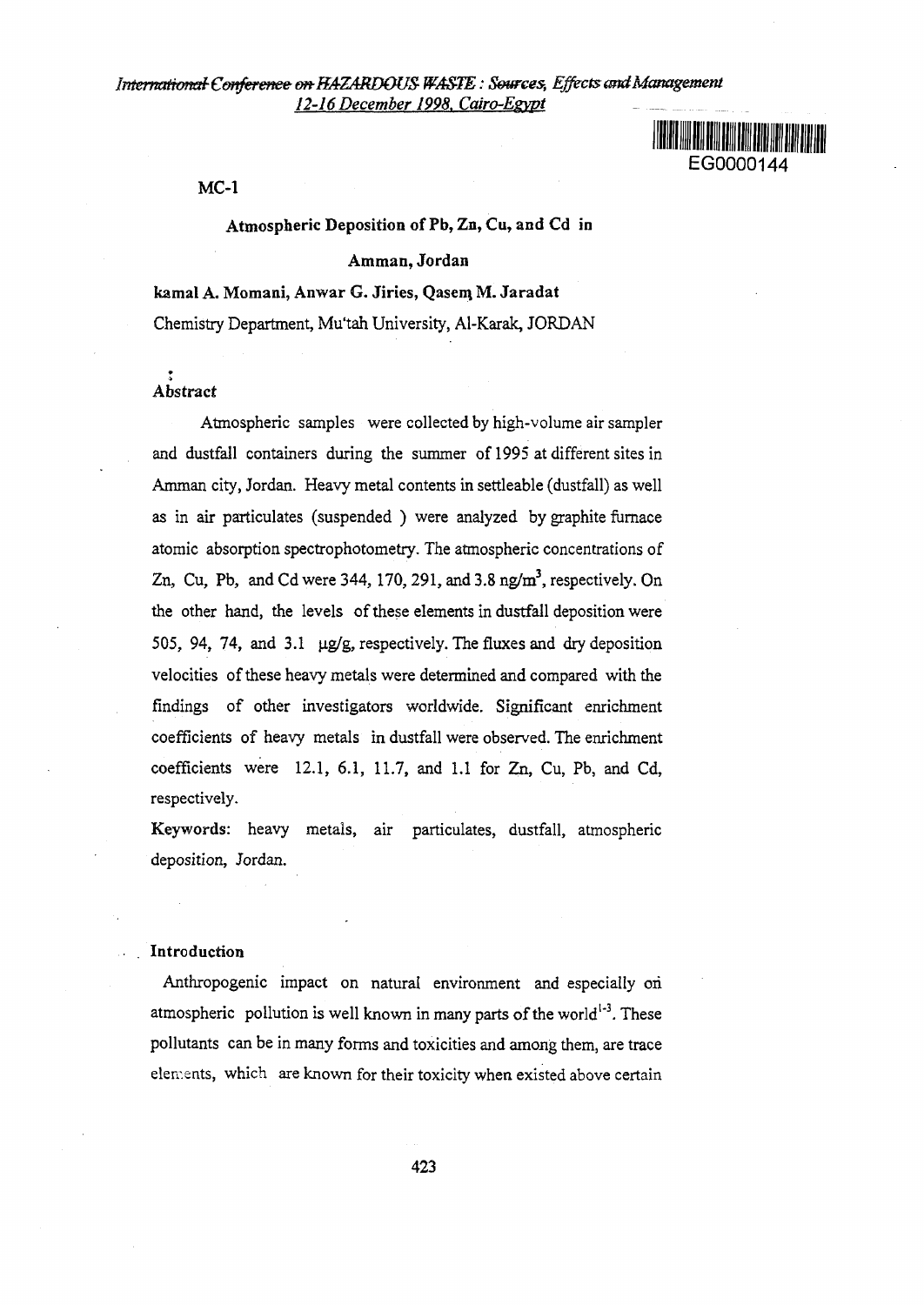levels. These pollutants are emitted in the atmosphere continuously through various man activities, especially in large cities where inhabitants and industrial activities are concentrated. These aerosol pollutants are also depleted continuously from the atmosphere through two major pathways; dry, and/or wet deposition. The predominant path depends upon the type of chemical species and upon some meteorological factors such as intensity and distribution of rain fall.

The atmospheric particuiates are usually of two types; suspended and settleable particles. However, the settling velocity depends upon the size of the particles. Differences can be expected in the physical and chemical properties between both types of particles. Studying such differences could be helpful in producing information about air quality and sources of pollutants. Heavy metal pollution of atmosphere could be estimated from determining the concentration of these heavy metals in the suspended and settleable particles. This is because the heavy metals are associated in many forms with the solid particulate matter.

Lead, is one of the most metals of interest in environmental samples. Many investigators were concentrated on the determination of lead alone in particulate matter<sup>4,5</sup>. Other heavy metals were also extensively studied<sup>6-9</sup>.

Atmospheric pollution in Amman was scarcely studied, mostly, in the form of internal reports. In previous investigations, we studied cationic and anionic composition of air particulates in Amman<sup>10,11</sup>. This study aims to investigate heavy metal concentrations in settlealbe and suspended particulate matter as well as their deposition rates in the atmosphere of Amman. In fact, this is the first data published in the open literature on the levels of heavy metals on aerosol in Amman, Jordan.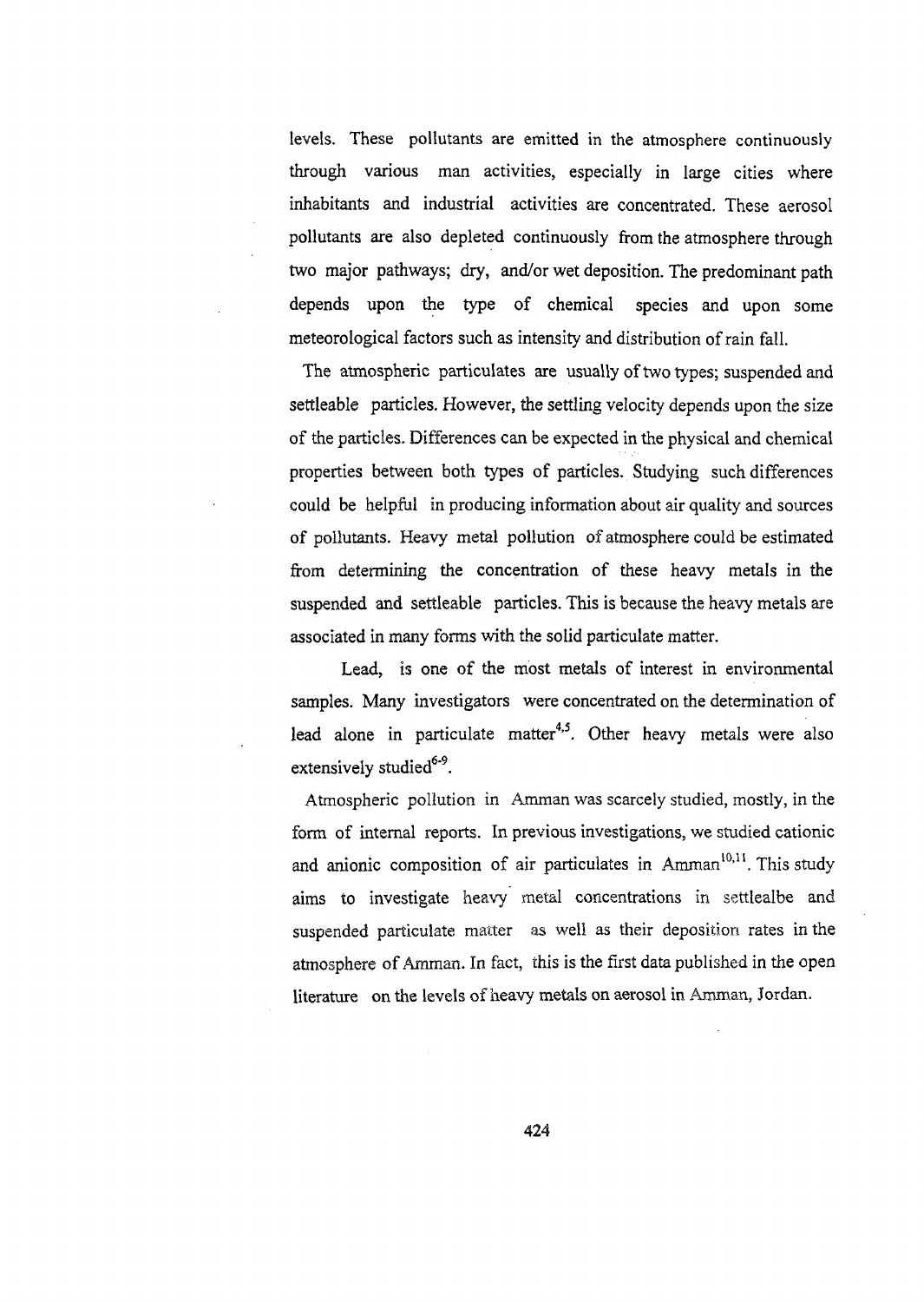# **Experimental, Sites, and methods**

Setlleable and suspended particulates were collected from the atmosphere at different sites in great Amman (Figure 1), during the summer of 1995 to show the effects of different activities on the level of Pb,Zn, Cu, and Cd on the atmosphere.

Dustfall samples were collected from the same sites as those of suspended matter, at a height of 10 m, by using dry polyethylene cylindrical containers. The dimensions of these containers were 31 cm in height, 15.5 cm in diameter and mounted on 1.5 m high tripods to avoid collection of dust picked up by wind eddies. A bird ring was provided on each holder to avoid material gained by birds. The collectors were exposed to the atmosphere for a sampling period of 30 to 44 days. It is to be noted that measurements represent dry deposition only, as there was no rainfall during the sampling period.

The dry deposits (settleable particulates) was quantitatively transferred from the collectors to quartz crucible using milli-Q water. The content of the crucibles was dried at 105 °C to constant mass, weighed and the quantity of dustfall was computed in  $\mu$ g/m<sup>2</sup>.month. About 0.10 g of the dried samples were accurately weighed and extracted with concentrated ultra pure nitric acid, sonicated for 30 min in a test tube heater for one hour, then left overnight. Blanks were treated in a similar way as the samples.

Suspended particulate matter was collected simultaneously from these sites by drawing air through weighed Whatman membrane filters (47 mm in diameter,  $0.2 \mu m$  pore size). The suspended particles were collected for 12 hr periods using low volume air sampler (Stuplex Air Division, Brooklyne, NY, USA), at a flow rate of 20 L/min. The sampler was mounted at 10 m above the ground to avoid dust collection from the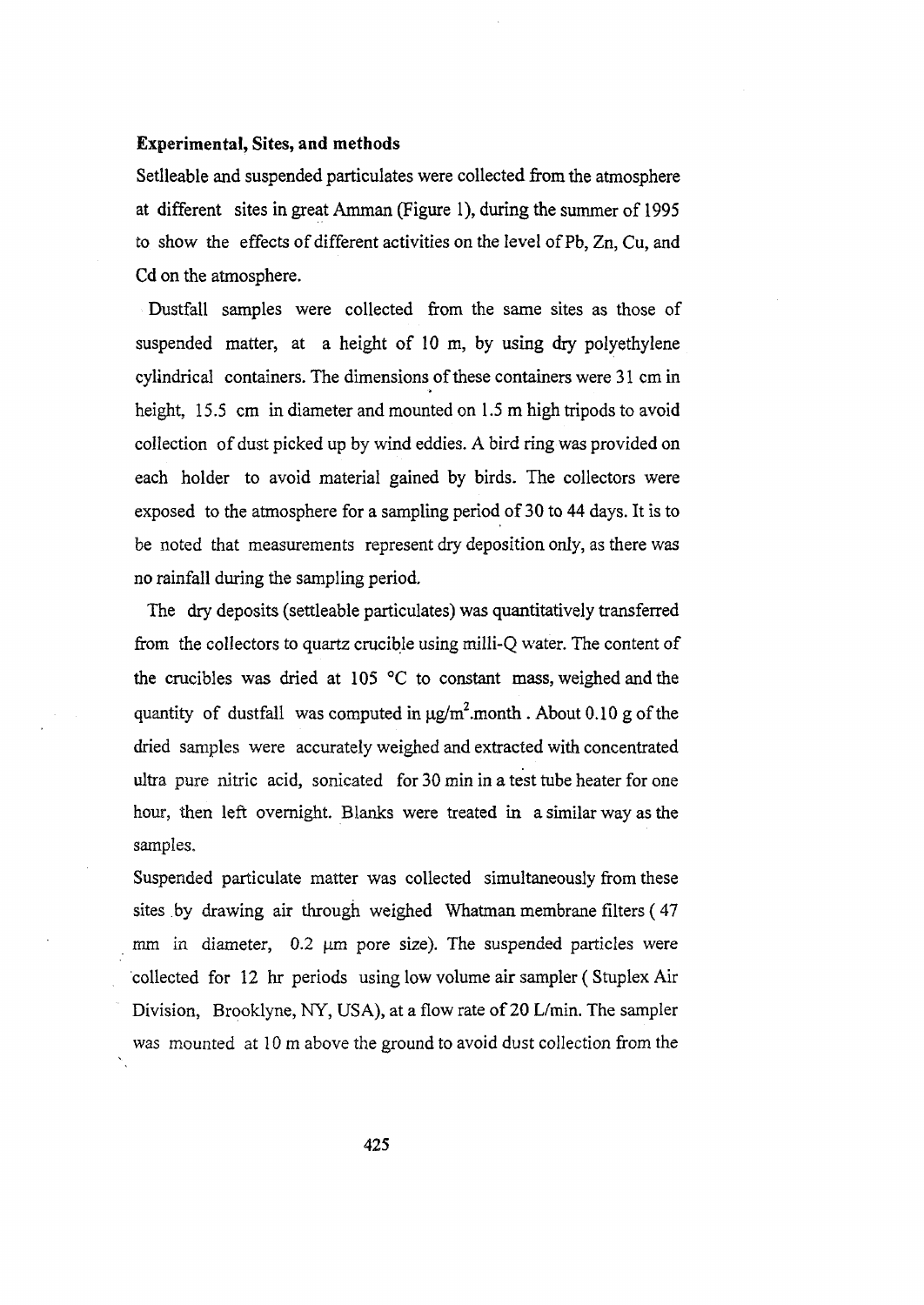ground in order to obtain only local airborne particulates. The Pb, Cu, Cd, and Zn were leached from air particulates samples by treating the filter samples with 5 ml concentrated nitric acid, 1 mL HCl (both acids are of ultra purity) and 19 mL Milli-Q water. The samples were left overnight after being treated in ultrasonic cleaner for 30 min, then filtered and the filtrate were evaporated to near dryness and filled up to 25 mL with 1% nitric acid (ultra pure). Blank filters were treated in a similar manner as the samples.

Analytical determination of Pb, Zn, Cu, and Cd in dustfall as well as in suspended particulate samples was carried out by using Graphite Furnace Atomic Absorption Spectrophotometry ( GF-AAS), varian model, GTA 100.

# **Results and Discussion**

Heavy Metal Concentrations in Air

The average amount of particulate matter collected on filters was 0.417 mg/cm<sup>2</sup> with a range of 0.06 in site 11, which represents a suburban area, to 0.56 mg/cm<sup>2</sup> in site 9, which is an urban area of heavy traffic and a large automobile station.

The levels of Zn, Cu, Pb, and Cd in the atmosphere of Amman city are summarized in Table 1. Zinc shows the highest abundance , 21.6 - 1539 ng/m $^3$  , while Cd has the lowest, 0.20 - 16.6 ng/m $^3$  . Highest values of heavy metals were found in densely populated parts of the city with high traffic density, such as sites *1,* 9, 12, and 14. The large variability in the concentration range and standard deviation is expected, since the samples were collected from different sampling sites that have different activities and different pollution sources.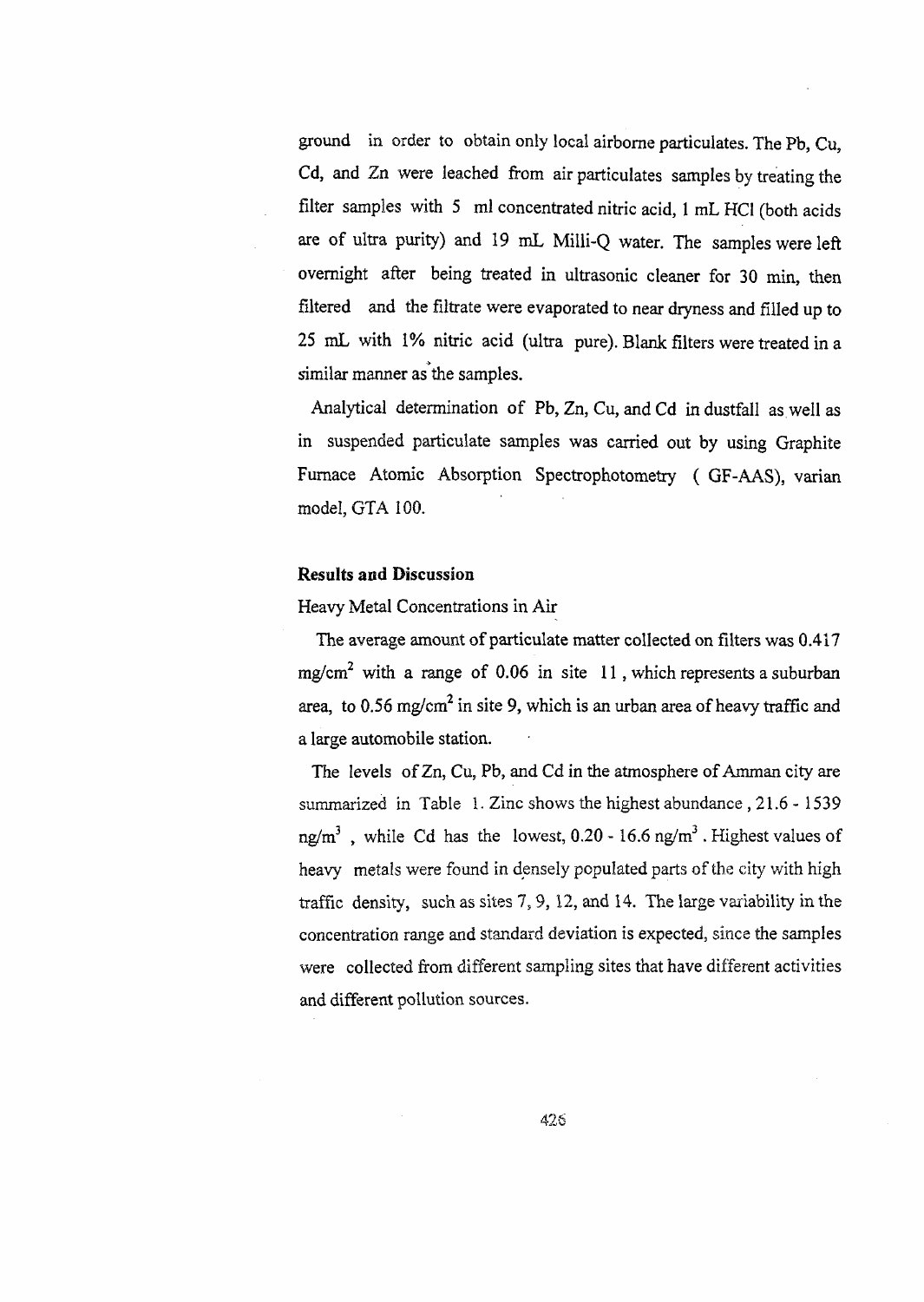The correlation coefficient  $(r)$  was calculated between the element concentrations in order to predict the possibility of a common source. The r values were low, except that between Pb and Cd ( $r = 0.76$ ), which could indicate a common source contributing to these metals; possibly automobile emissions.

Table 2 represents a comparison of the heavy metal concentrations in the atmosphere of Amman city with other places worldwide. The table illustrates that our results are generally greater than those of  $\text{Cairo}^3$ , Black sea<sup>12</sup>, New-Zealand<sup>14</sup>, Trombay<sup>22</sup>, for lead and comparable to those found in Santiago<sup>13</sup> for zinc. However, our findings are much less than those of Riyadh<sup>2</sup> and Cartagena<sup>23</sup> for Cu and Pb and comparable to those of Bombay<sup>8</sup> for Cd, Cu, and Pb.

### Dry Deposition

The average amount of settleable particulates deposited at the seventeen sampling sites was  $163.6 \text{ mg/m}^2$ .day, with a range of 80.4 in site 6 to 212.4 mg/m<sup>2</sup>.day in site 7. The mean value, in this work, is less than that found in other places such as in Jamaica<sup>6</sup>, 198.6 mg/m<sup>2</sup>.day, and that in Cairo<sup>3</sup>, 475 mg/m<sup>2</sup>.day. These figures may indicate that Amman is less polluted than Jamaica and also significantly, less polluted than the crowded Cairo by settleable particulate matter.

The dry deposition was sampled and analyzed for zinc, copper, lead, and cadmium. The results are shown in Table 3. A large variation in the concentrations of these metals was observed. The table shows that zinc has the highest and cadmium has the lowest levels. This phenomena is similar to that found in the suspended particulates shown in Table 1. Comparison of the average concentrations of heavy metals in suspended and settleable particles, expressed in terms of  $\mu$ g/g, shows higher values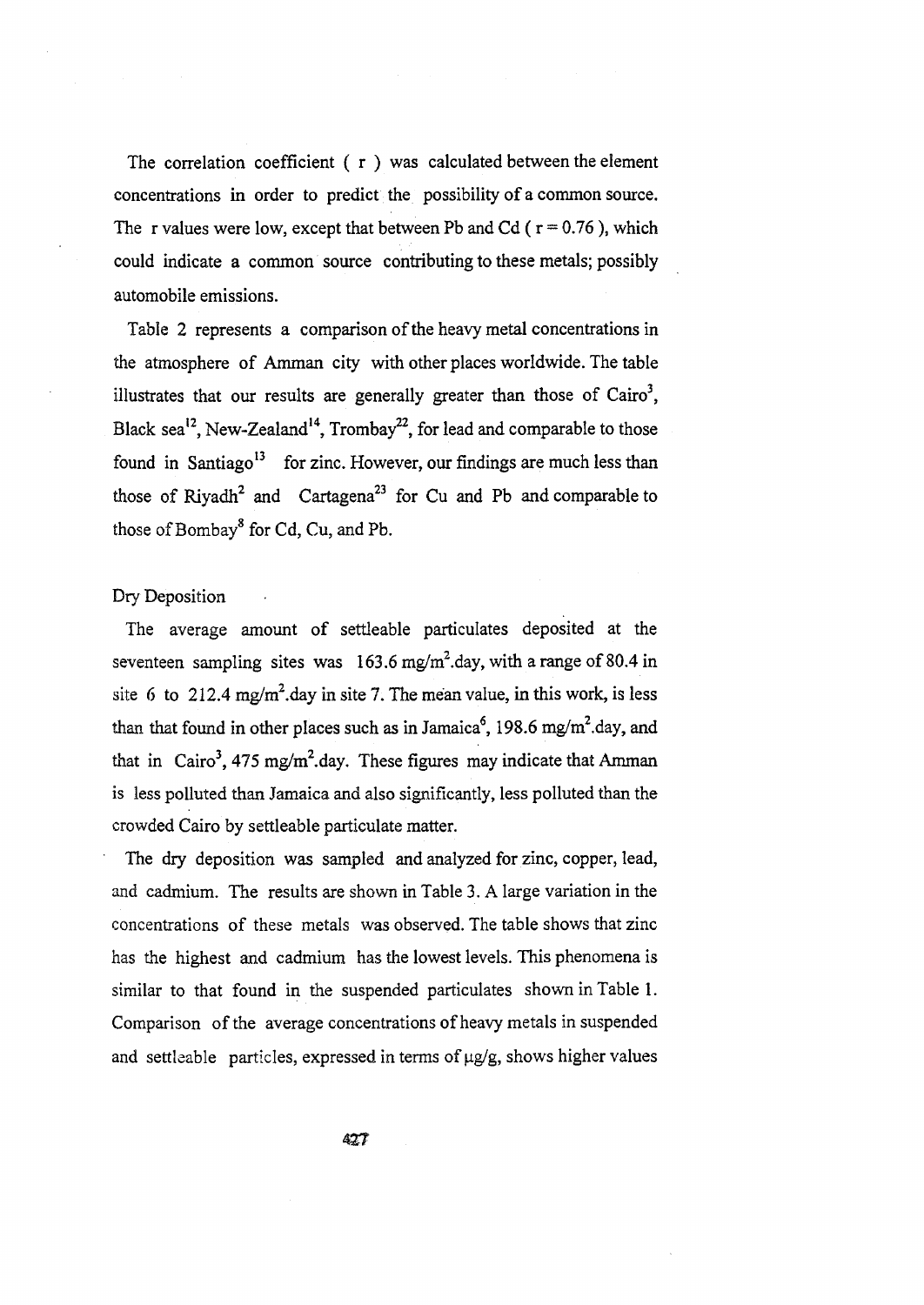in suspended particles; about 2, 8, 7.5, and 4.8 times higher for Zn, Cu, Pb, and Cd, respectively. This indicates that small portion of these heavy metals are removed from the atmosphere by gravitational settling, which may be due to small particle size of the suspended dust, that makes them suspended for long periods in air.

The enrichment coefficients of heavy metals were estimated and summarized in Table 4. The enrichment coefficient was computed as the ratio of the heavy metal concentration in the settleable particulates (dustfall) to the concentration in the soil collected and analyzed at the same time<sup>6</sup>. The values in the table indicate high enrichment of dustfall in Zn, Pb, and Cu. The high values of enrichment coefficients suggest the anthropogenic origin of these elements such as emission of motor vehicles. On the other hand, the enrichment coefficient for Cd was close to unity, which suggests that the origin of cadmium is mostly the local soil.

The dry deposition rates (fluxes) of heavy metals are represented in Table 5. Zinc has also the highest rate, while Cd has the lowest rate of deposition. This is consistent with what was concluded previously from Table 3. Zinc has the highest deposition rate as well as the lowest distribution ratio in suspended to settleable particles.

Evaluation of correlation relationships between fluxes of heavy metals revealed that some correlations exist, such as those between Cu and Zn (  $r = 0.66$ , Cu and Cd ( $r = 0.65$ ), Zn and Cd ( $r = 0.48$ ). These values may indicate the possibility of a common source that contributing to these heavy metals.

A comparison between our results and with other data worldwide, Table *6,* indicates that Zn and Cu levels are higher than those in Jamaica<sup>6</sup>, and North sea<sup>15</sup>, West Mediterranean<sup>16</sup>, but they are less than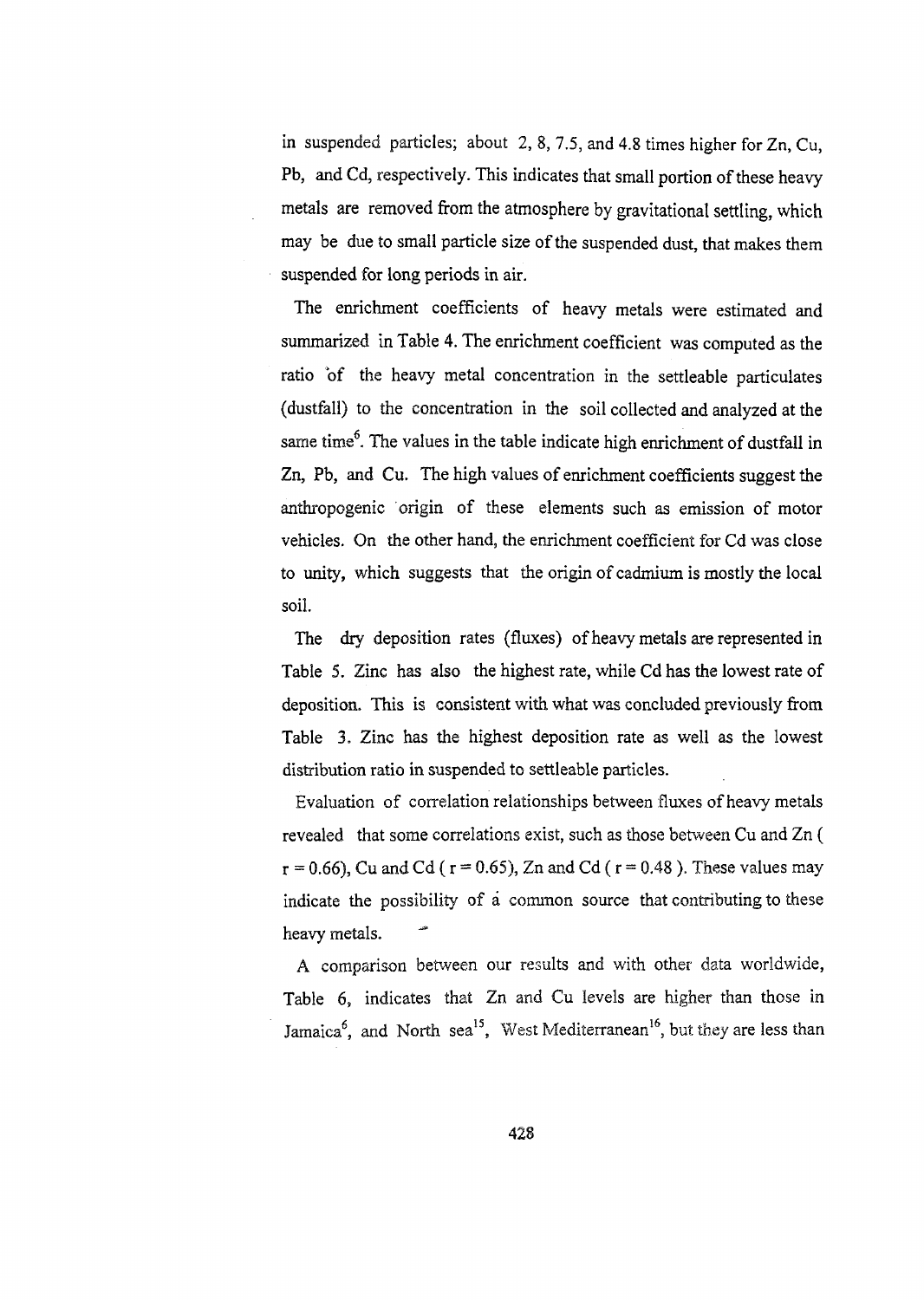that in Bombay<sup>8</sup>. The cadmium level is also higher than those other places, except that in Jamaica<sup>5</sup> and North Sea<sup>15</sup>. However, lead leve**ls are** comparable to other values worldwide.

Dividing the dry deposition fluxes by the atmospheric concentrations of metals gives the dry deposition velocities of these metals. Table 7 summarizes the mean dry deposition velocities of Zn, Cu, Pb, and Cd in Amman's atmosphere. Large variation in deposition velocities have been noticed. Zinc shows the highest deposition velocity while Pb has the lowest. Table 8 shows some values of deposition speeds found by other investigators. Generally our results show lower deposition speed than most of those found in the table. This can be due to local sources and meteorological factors. The low deposition speeds indicate that these elements may present in small particles, which will have low deposition velocities.

### **Conclusions**

Based on our study of toxic heavy metals in Amman's atmosphere, the following conclusions could be drawn:

Zinc is the major heavy metals pollutant in settleable as well as in suspended particles. However, Cadmium is the minor in both types of particles. .

The concentrations  $(\mu g/g)$  of Zn, Cu, Pb, and Cd are higher in suspended than in settleable particulate matter. This may indicate that these heavy metals are found as fine particles. The dry deposition velocities of the studied elements were generally found to be less than those found worldwide. The enrichment coefficients of heavy metals in dustfall were found to be greater than unity, which suggests anthropogenic sources.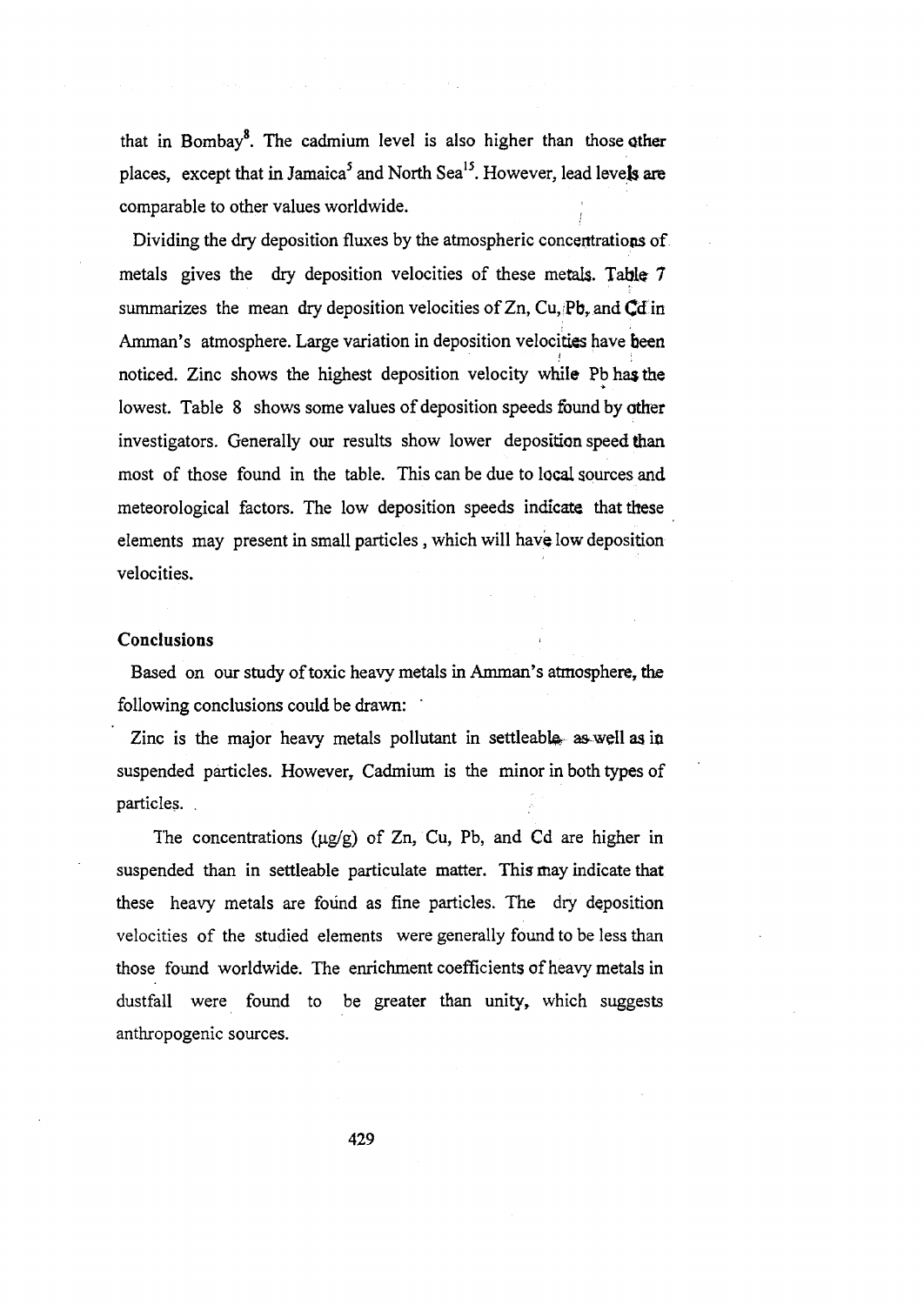### References

- 1. R. L. Solomon and J.W. Hartford,. Environ. Sci. Technol., 10, 773-77,(1976)
- 2. S. A. Raoof and M. Al-Shahhaf, Atmos. Environ., 26B, 421-423. (1992)
- 3. K. T. Hindy and S. A. Farag, Environ. Pollut., Series B, 5,247- 254,(1983)
- 4. E. A. AH, M. N. Nasralla, A. A. Shakour, Environ. Pollut., Series B, 11,205-210 (1986).
- 5. M. M. Nasralla, Environ. Pollut, Series B, 8,133 -141, (1984).
- 6. Z. Kozak, J. Nieko and D. Kozak, Sci. Total Environ., 133, 183 192, (1993).
- 7. K. T. Hindy, Atmos. Environ., 25B, 213 217, (1991).
- 8. R. A. Tripathi, S. C. Ashawa and R. N. Khandekar, Atmos. Environ., 27 B, 269-273, (1993).
- 9. M. F. El-Ghandour, M. S. Abdel Salam, K. T. Hindy, and M. M. Kamel, Environ. Pollut., Series B, 5,303 - 313, (1982).
- 10. Q. M. Jaradat, K. A. Momani, and A. G. Jiries,. Turkish J. Chem., 21, 92-99,(1997).
- 11. K. A. Momani, A. G. Jiries, and Q. M. Jaradat,. Mu'tah J. Research and Stud., (1997), in press.
- 12. M. A. Anwari, G. Tuncel and Q. Y. Atrnan, /. *Environ. Anal Chem., 47,* 227-237, (1992).
- 13. C M. Romo-Kroger, Environ. Pollut, 68,161-170, (1990).
- 14. C.R. Rojas, J. Injuk, R.E. Van Grieken and R.W. Laane, Atmos. Environ., 27 A, 251-259,(1993).

15. M. Arnold, A. Seghaier, D. Martin, P, Baut-Menard, and R. Chesselet, Geochemie de laerosol au-dessus de Ja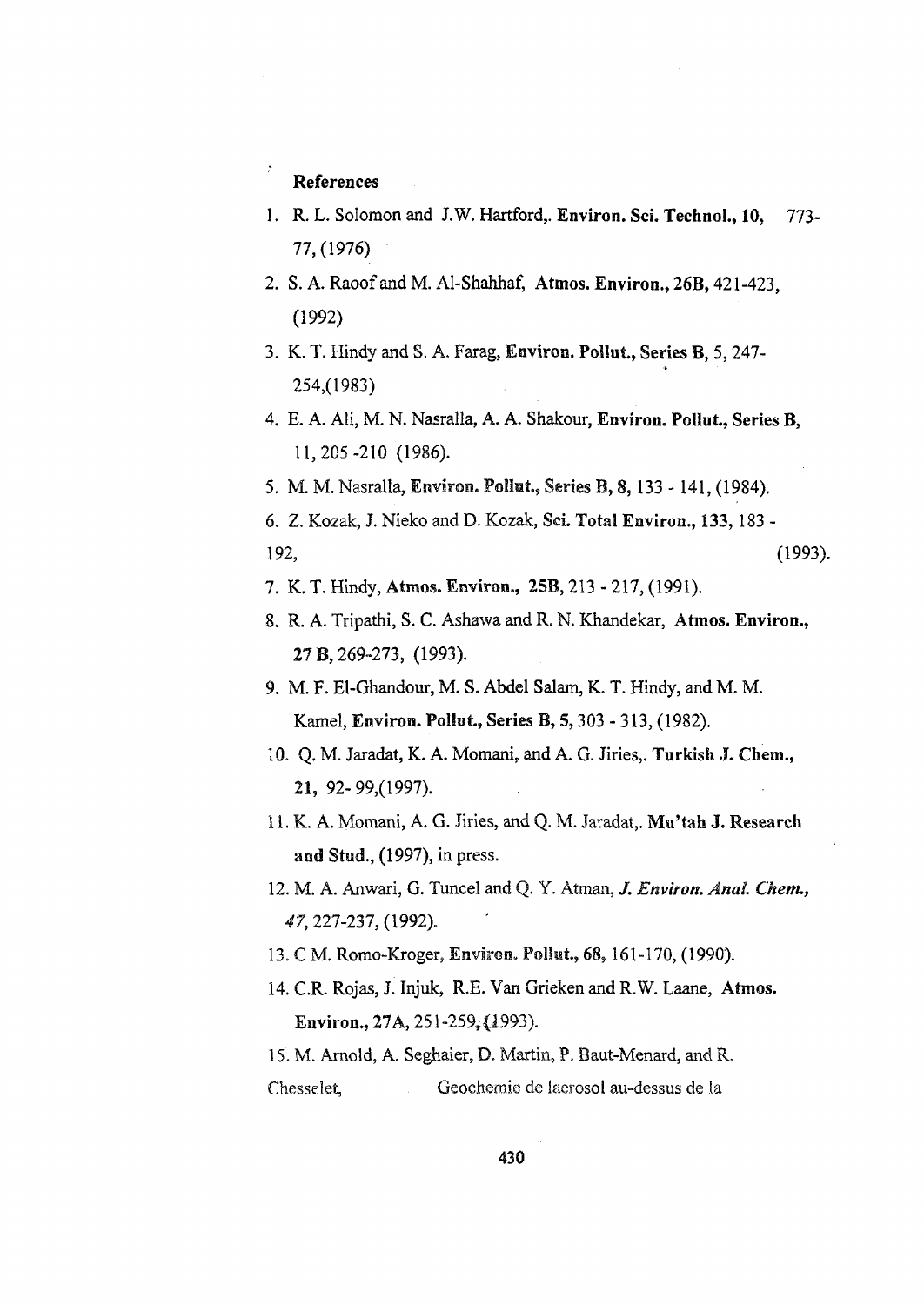Meditteranee occidentale: Workshop on pollution of the Mediterranean, Cannes France, 1982.

- 16. D.H. Peirson, and P. A. Cawsw, **Phil. Tranc. R. Soc. Lond, B288,** 14-29, (1979).
- 17. P. Little, and R. D. Wiffen, **Atmos. Environ., 11** (1977) 437-477.
- 18. C.I. Davidson, W.D. Goold, T.P. Mathison, G.B. Wlersona, K.W. . Brown, and M.T. Reilly,. **Environ. Sci. Technol., 19,**27-35, (1985).
- 19. F. Dulac, P. Buat-Menard, S. Meiki and G. Bergametti, Tellus, **41B,** 362-378,(1989).

20. J.A. Van Jaarsveld, R.M. Von Aalst and D. Onderdelinden,

Deposition of metals from the atmosphere into the North sea: Model calculations. Report RIVM 842015002, Bilthoven, Netherland, 1989.

- 21. N.D. Kim and I.E. Fergusson, **Sci. total Environ., 144,**179-189, (1994).
- 22. B.S. Negi, S. Sadasivan, K.V. Nambi, and B.M. Pande, **Environm.** Monitor. Assess., 40,253-259, (1996).
- 23. S. Moreno-Grau, A. Perez-Tornell, L. Bayo, J. Serrano-Aniorte, J. Moreno-Grau, and J. Moreno-Clavel, **Water, Soil, Air Pollut, 96,** 145-153,1997.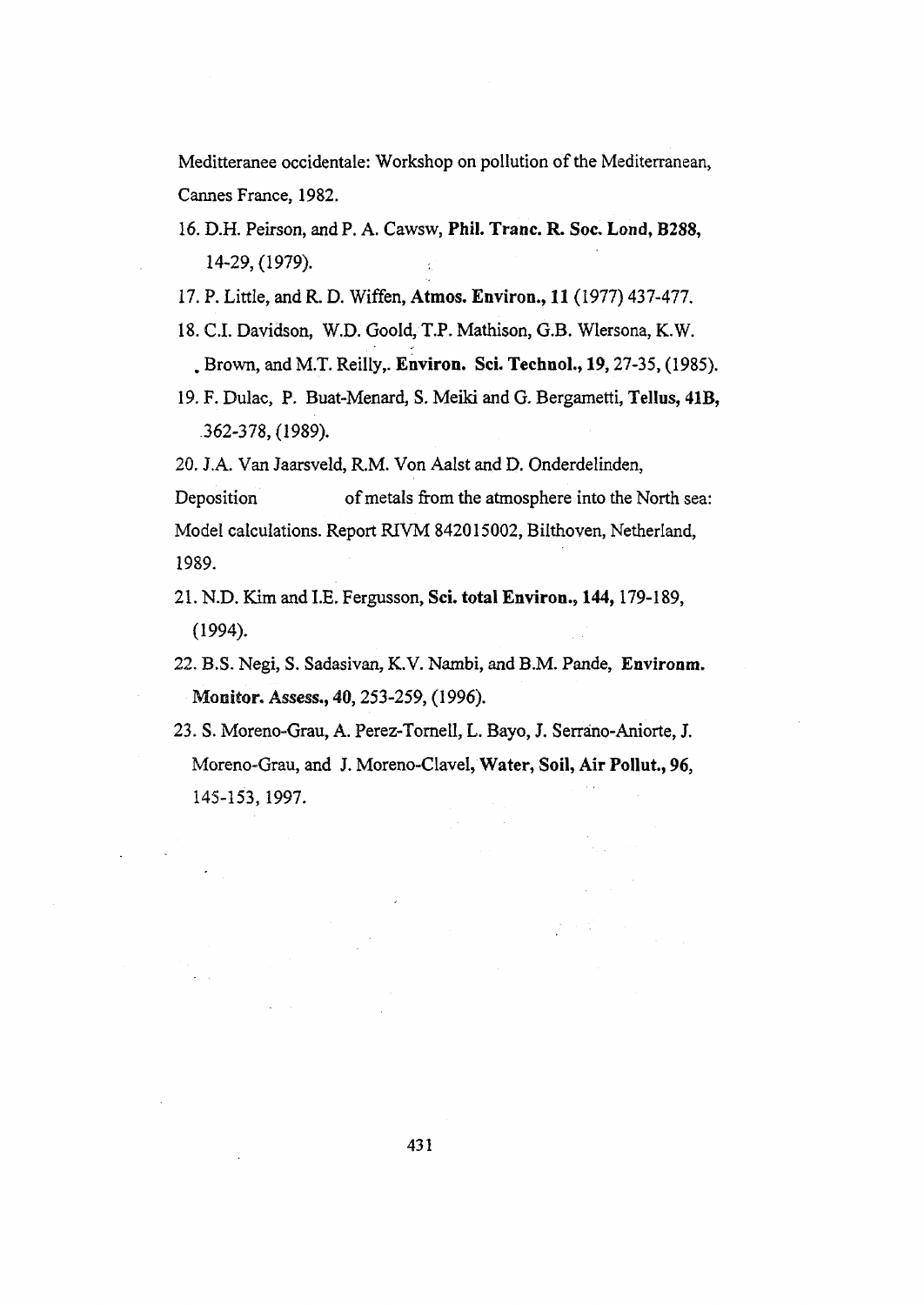Table 1. Atmospheric concentrations of  $Zn$ , Cu, Pb, and Cd  $(ng/m<sup>3</sup>)$  in

| Element                | $Mean \pm SD$ | Min  | Max    |
|------------------------|---------------|------|--------|
| $\mathbf{Zn}$          | $344 \pm 582$ | 21.6 | 1539.0 |
| $\mathbf{C}\mathbf{u}$ | $170 \pm 224$ | 6.4  | 1139.0 |
| Pb                     | $291 \pm 223$ | 2.2  | 1091.2 |
| $_{\rm Cd}$            | $3.8 \pm 3.6$ | 0.2  | 16.6   |

Amman city  $(n = 51, 3$  samples were taken from each site).

**Table 2.** Average atmospheric levels of Zn, Cu, Pb, and Cd  $(ng/m<sup>3</sup>)$ 

compared with other results reported in the literature.

| Location                 | $\mathbf{Zn}$ | Cu   | Pb    | Cd   | Reference      |
|--------------------------|---------------|------|-------|------|----------------|
| Bombay / India           | 600           | 116  | 300   | 5    | 8              |
| Riyadh / Saudi<br>Arabia | 207           | 1257 | 1850  |      | $\overline{2}$ |
| <b>Black Sea</b>         |               |      | 51    |      | 12             |
| Santiago / Chile         | 310           | 220  |       |      | 13             |
| Cairo / Egypt            | 428           | 904  | 47.6  |      | 3              |
| New-Zealand              | 34.9          | 10.4 | 112.6 | 0.41 | 14             |
| Amman                    | 344           | 170  | 291   | 3.8  | This study     |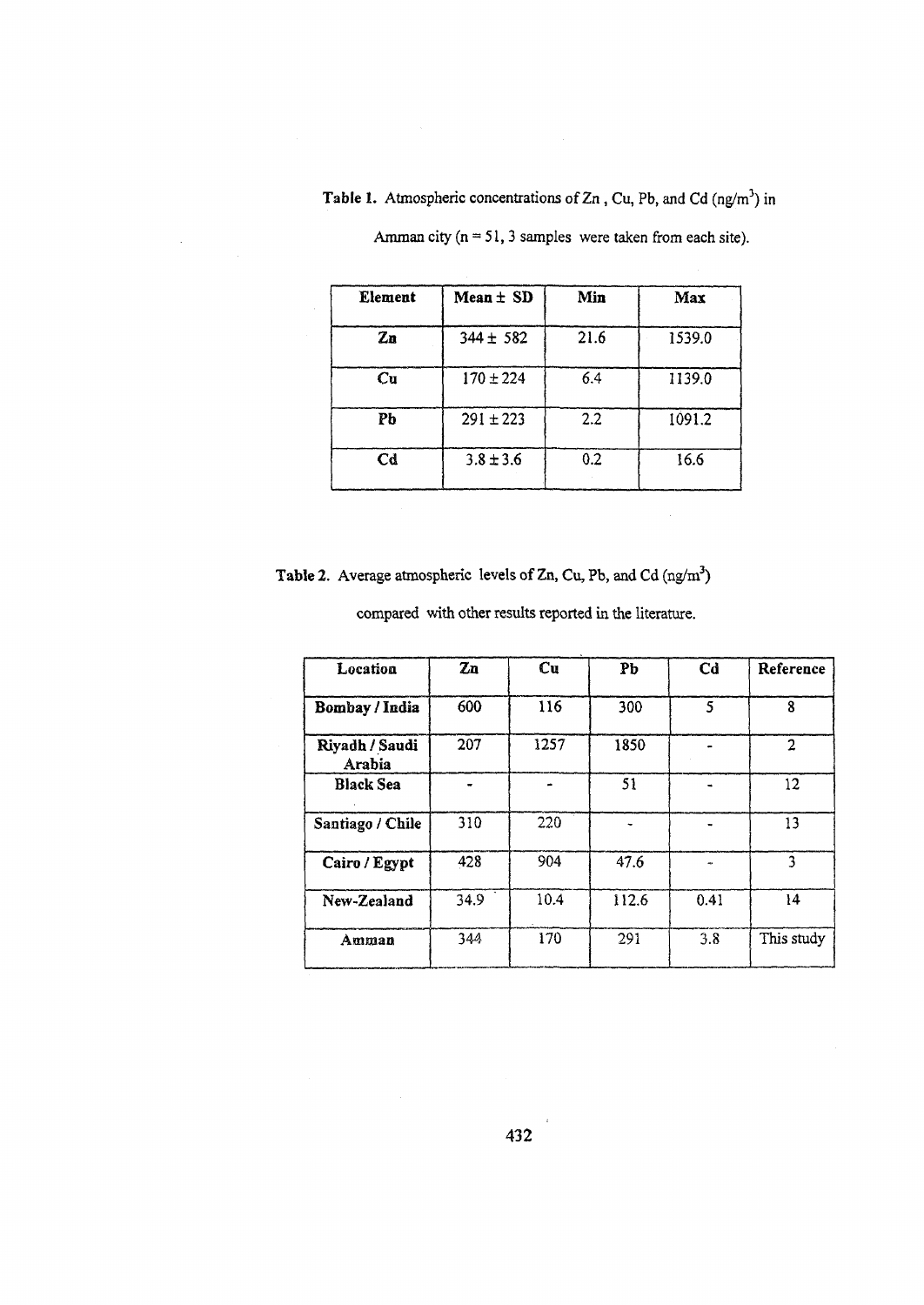Table 3. Heavy metal concentrations ( $\mu$ g /g) in dustfall in Amman (n = 51, 3

 $\mathbb{R}^2$ 

| Element        | $Mean \pm SD$ | Min  | Max    |
|----------------|---------------|------|--------|
| Zn             | $505 \pm 476$ | 65.1 | 1754.8 |
| Cu             | $94 \pm 202$  | 7.1  | 882.2  |
| Pb             | $74 \pm 49$   | 17.9 | 182.9  |
| C <sub>d</sub> | $3.1 \pm 3.3$ | 0.3  | 12.0   |

samples were taken from each site).

J.

Table 4. Enrichment factor of heavy metals deposited at the 17 sampling

 $\bar{\gamma}$ 

sites of Amman.

| <b>Element</b> | <b>Enrichment factor</b> |                |  |
|----------------|--------------------------|----------------|--|
|                | <b>Average</b>           | Range          |  |
| Zn             | 12.14                    | $1.78 - 35.88$ |  |
| $cu$           | 6.06                     | $0.59 - 54.46$ |  |
| Pb             | 11.74                    | $3.14 - 25.76$ |  |
| C <sub>d</sub> | 1.11                     | $0.45 - 3.75$  |  |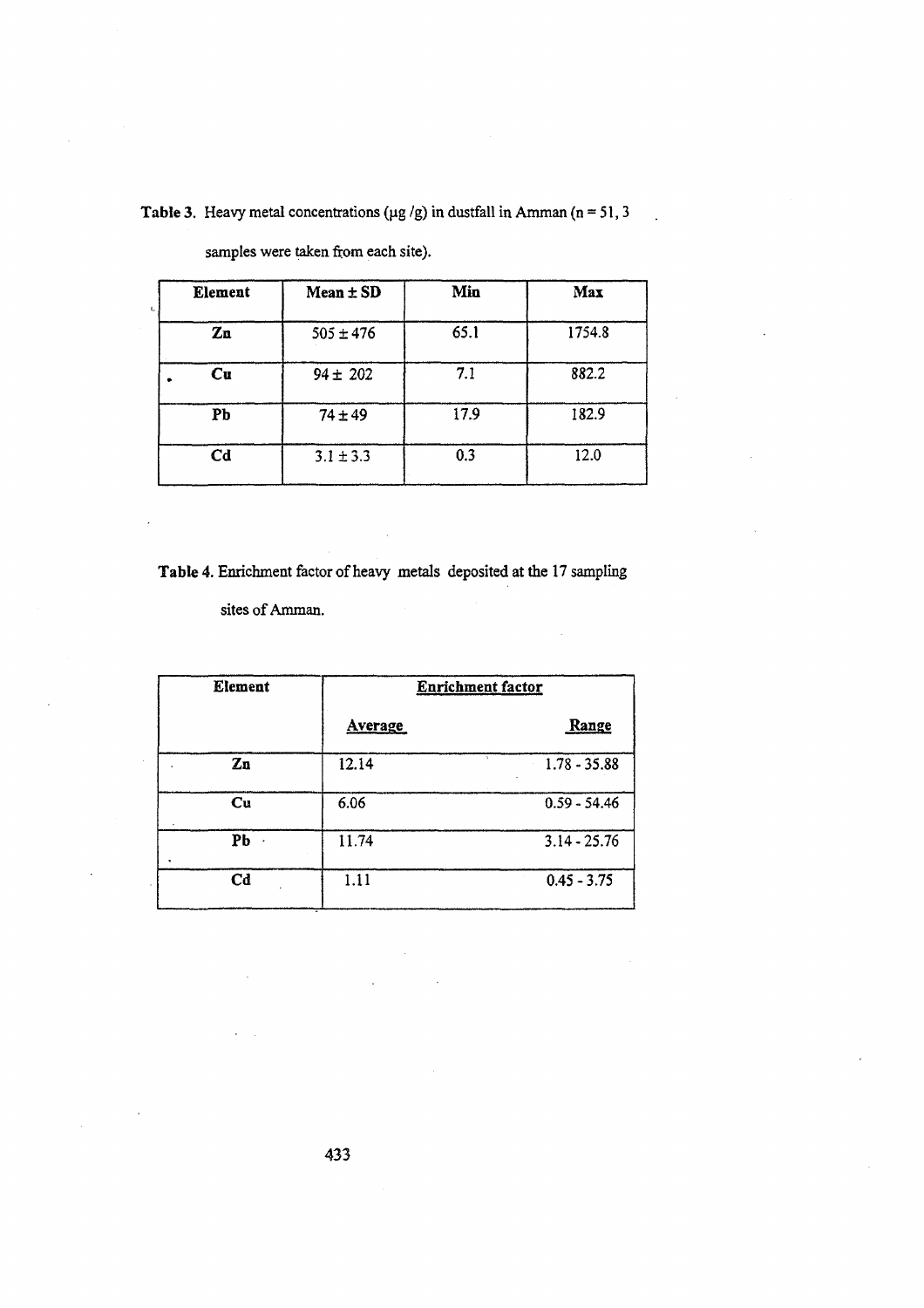Table 5. Fluxes of Zn, Cu, Pb and Cd ( $\mu$ g m<sup>-2</sup> mon<sup>-1</sup>) in dry deposition at

Amman city.

 $\ddot{\phantom{a}}$ 

 $\mathcal{A}$ 

 $\sim$ 

| Element        | $Mean \pm SD$     | Min   | Max    |
|----------------|-------------------|-------|--------|
| $\mathbf{Zn}$  | $2474.4 \pm 2596$ | 385.0 | 9262.8 |
| $\mathbf{C}$ u | $462.8 \pm 1057$  | 20.1  | 4656.8 |
| PЬ             | $349.8 \pm 245$   | 64.9  | 990.1  |
| Cd             | $12.5 \pm 12.7$   | 1.2   | 45.7   |

 $\overline{\phantom{a}}$ 

**Table 6.** Fluxes of heavy metals ( $\mu$ g m<sup>-2</sup> mon<sup>-1</sup>) compared with other results

reported in the literature.

| Location         | $\mathbb{Z}$ n | Cu    | Pb    | $C_{0}$ | Reference  |
|------------------|----------------|-------|-------|---------|------------|
| Bombay /India    | 3097.0         | 785.8 | 269.9 | 3.28    | 8          |
| North sea        | 920.5          | 167.7 | 453.7 | 19.4    | 15         |
| Jamaica          | 1525.5         | 332.1 | 450.4 | 184.8   | 6          |
| W. Mediterranean | 361.6          | 31.6  | 345.2 | 4.3     | 16         |
| Amman            | 2474.4         | 462.8 | 349.8 | 12.5    | This study |

 $\bar{\beta}$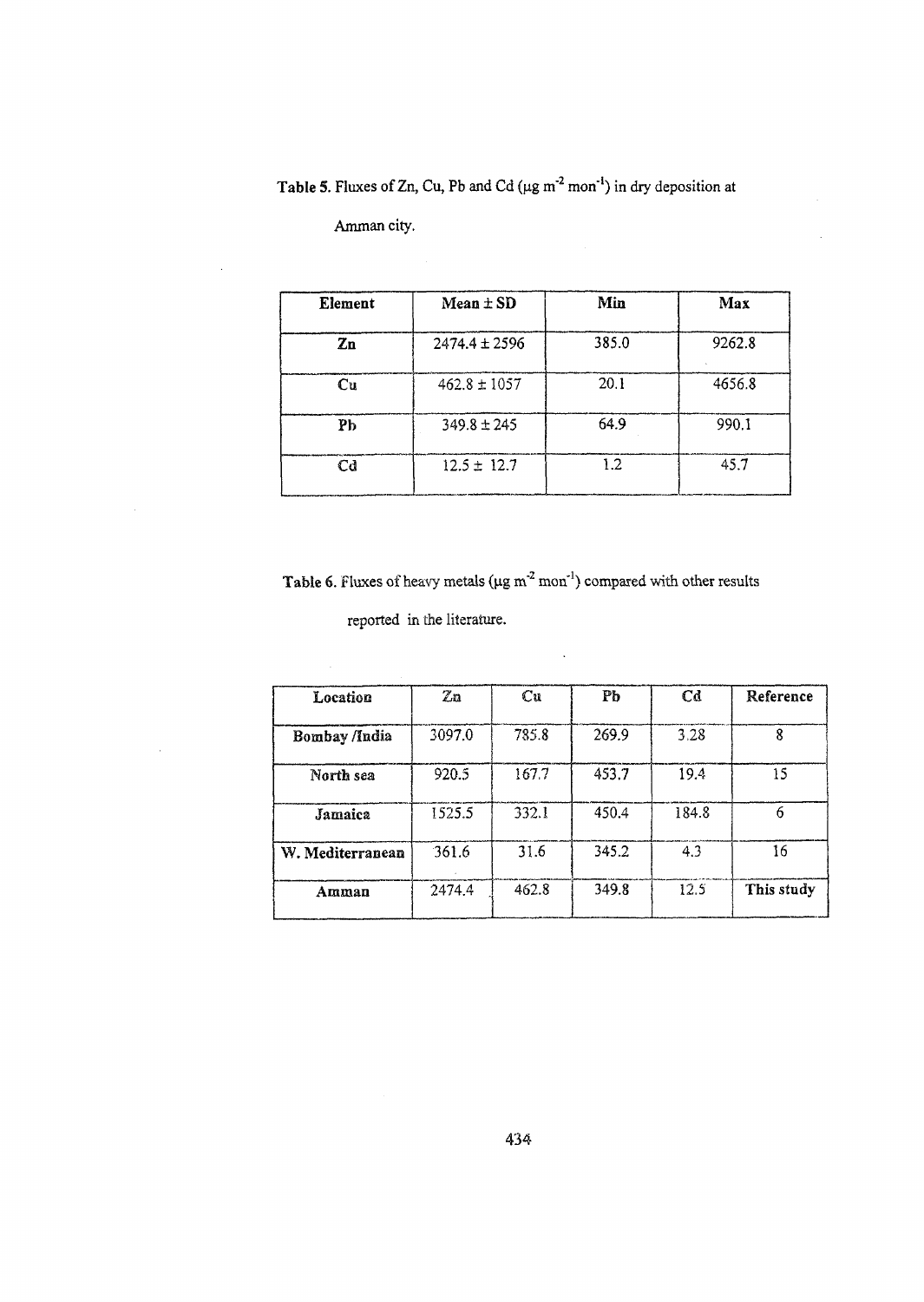| Mean  | Min   | Max   |
|-------|-------|-------|
| 0.274 | 0.023 | 0.564 |
| 0.104 | 0.030 | 0.401 |
| 0.046 | 0.010 | 0.110 |
| 0.125 | 0.023 | 0.431 |
|       |       |       |

Table 7. Deposition velocities of Zn, Cu, Pb, and Cd (cm s<sup>-1</sup>) in Amman.

Table 8. Deposition velocities (cm s<sup>-1</sup>) of heavy metals compared with some

results reported in the literature.

 $\overline{\phantom{a}}$ 

 $\bar{\bar{c}}$ 

 $\hat{\mathcal{A}}$ 

| $\mathbf{Zn}$ | Cu        | Pb            | C <sub>d</sub> | Reference |
|---------------|-----------|---------------|----------------|-----------|
| 0.50          |           | < 0.50        | ۰              | 17        |
| $\bullet$     | $\bullet$ | 0.30          | $\blacksquare$ | 18        |
| 0.40          | 0.29      |               | 0.20           | 19        |
| 0.50          | 0.81      | 0.28          | 0.10           | 8         |
|               |           | $0.25 - 1.80$ | ۰              | 4         |
| 0.35          | 0.48      | 0.25          | 0.39           | 15        |
|               | ٠         | 0.04          | 0.05           | 20        |
| 0.22          | 0.22      | 0.22          | 0.22           | 21        |
| 0.27          | 0.10      | 0.05          | 0.12           | This work |